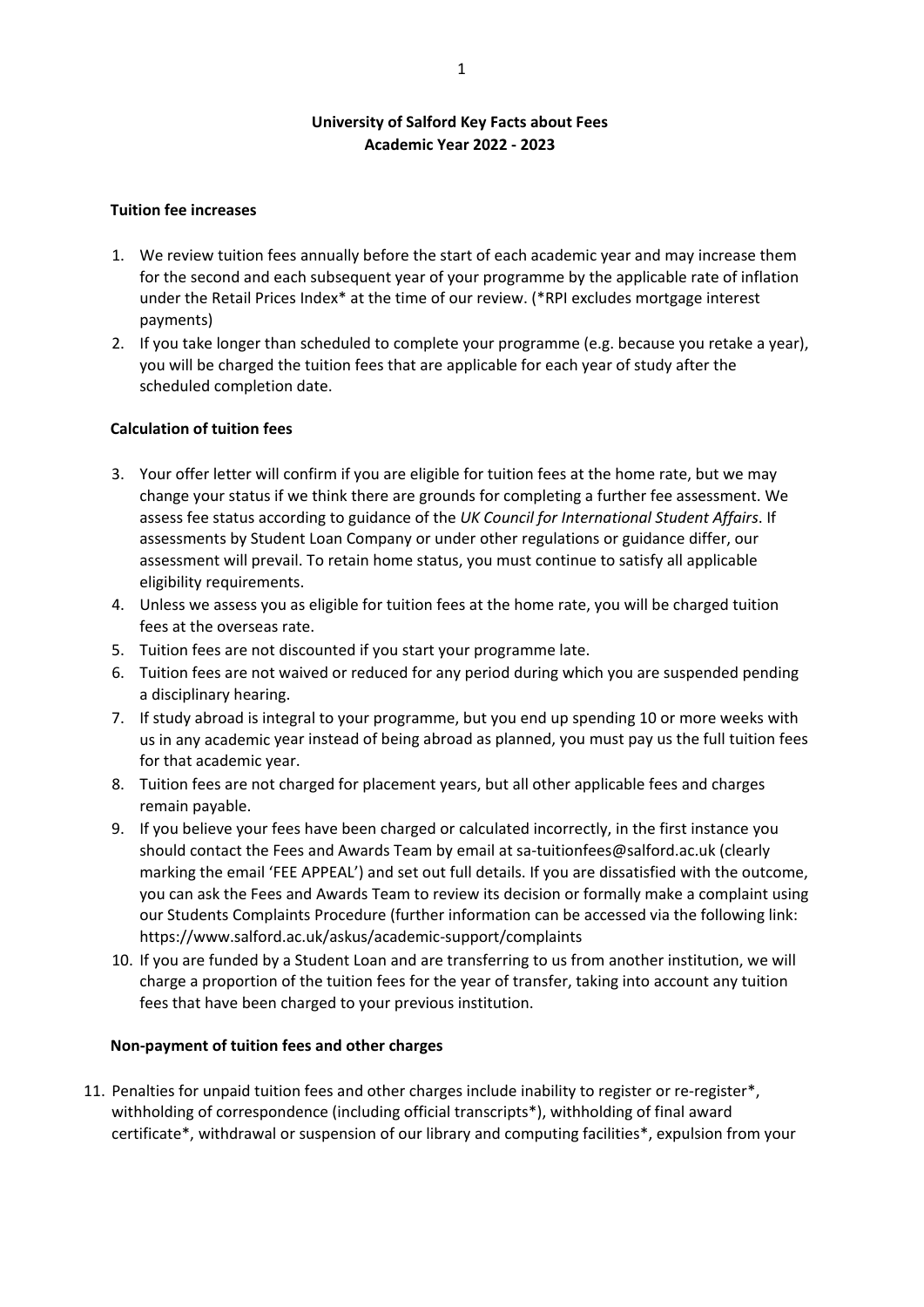programme\* and refusal to allow attendance at graduation ceremonies (those penalties marked with an asterisk (\*) only apply where you have unpaid tuition fees).

- 12. We take debt recovery action for unpaid fees. Your account may be referred to a debt collection agency and this may result in legal action being taken against you.
- 13. You (your sponsor) must pay us your fees in full even if you have a complaint against us. If your complaint is upheld under our complaints procedure, we will, on the conclusion of the process, pay you any refund or compensation that is awarded.

# **How much is payable/refunded if you interrupt or are suspended or expelled from your studies or your contract is cancelled**

14. If you interrupt or are suspended or expelled or your contract is cancelled, the following tables, which must be read alongside the list of exceptions and notes underneath them, indicate how refunds of tuition fees that you have paid are calculated for each year of study.

| Timing of cancellation,<br>interruption or sanctions of<br>suspension or expulsion                      | Percentage of tuition fees you have paid that we<br>will refund |
|---------------------------------------------------------------------------------------------------------|-----------------------------------------------------------------|
| Before the programme starts or<br>within the first 2 weeks starting on<br>the date the programme starts | 100% less any non-refundable deposit (see below)                |
| After week 2 and before week 12                                                                         | 75 % but less any deduction (see below)                         |
| lAfter week 12 and before week 23                                                                       | 50% but less any deduction (see below)                          |
| After week 23                                                                                           | 0%                                                              |

## **List of exceptions**

| Α | If we cancel your programme, then any refund will be in line with our Refunds &<br>Compensation Policy.                                                                                                                                                                                          |
|---|--------------------------------------------------------------------------------------------------------------------------------------------------------------------------------------------------------------------------------------------------------------------------------------------------|
| B | If you cancel your contract using your statutory right to do so (as set out in our Standard<br>Terms and Conditions for Students) (14-day cooling off period), you will receive a full<br>refund of the tuition fees you have paid less any non-refundable deposit you have paid<br>(see below). |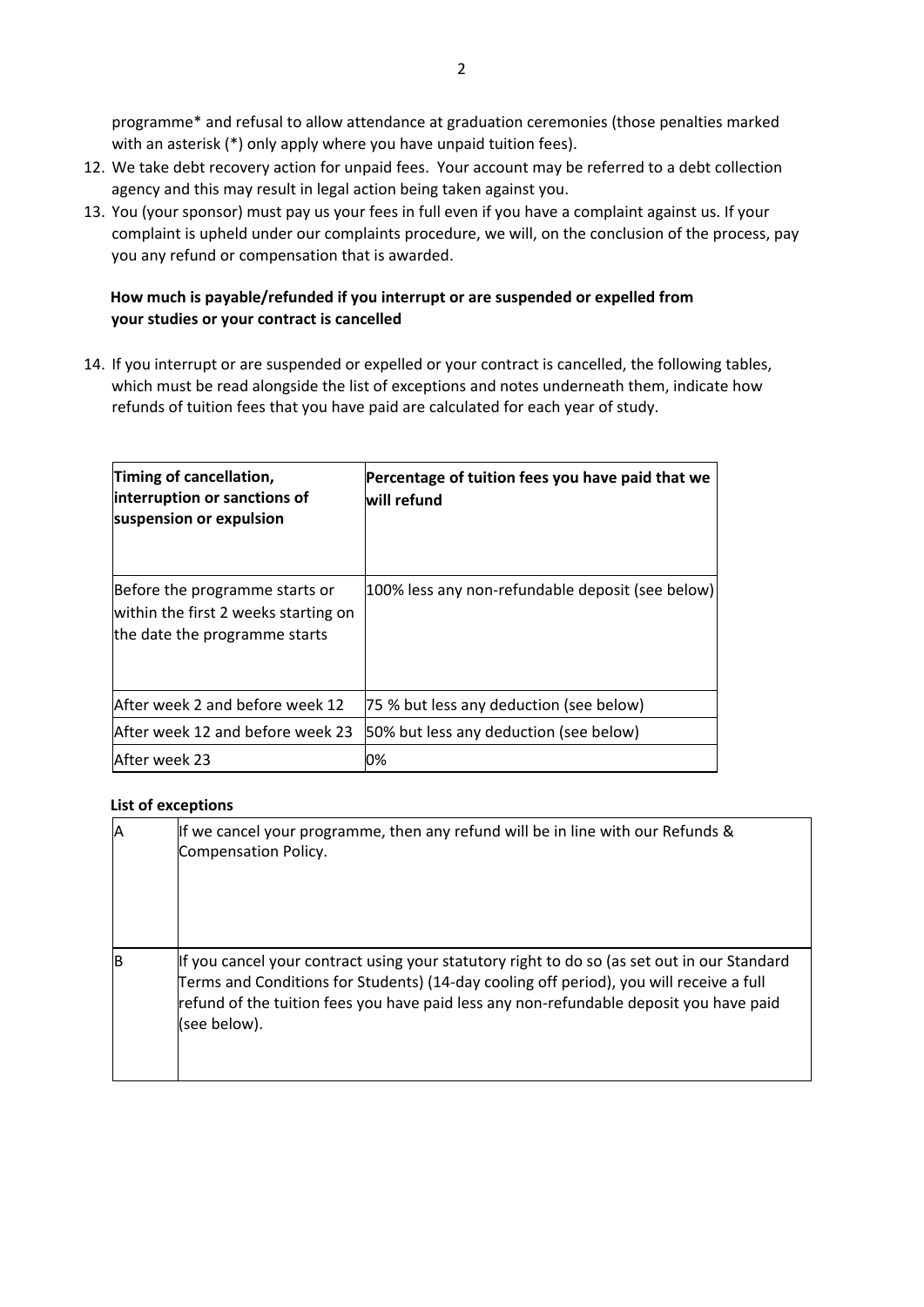| $\overline{\mathsf{C}}$ | If your programme is one credit bearing module and you cancel, interrupt or are<br>suspended or expelled from that programme on or after the date on which the<br>programme starts, no refund will be paid.                                                                                                                                                                                                                                                                                                                                                              |
|-------------------------|--------------------------------------------------------------------------------------------------------------------------------------------------------------------------------------------------------------------------------------------------------------------------------------------------------------------------------------------------------------------------------------------------------------------------------------------------------------------------------------------------------------------------------------------------------------------------|
| D1                      | If you are studying a postgraduate research programme, no refund will be paid if your<br>contract is cancelled or you interrupt or are suspended or expelled after the eighth month<br>of study in each year. If your contract is cancelled or interrupted or you are suspended or<br>expelled before the end of the eighth month, the refund will be calculated by dividing the<br>full tuition fees by 12 and then multiplying them by the number of complete months of<br>study which are left as at the date of cancellation, interruption, suspension or expulsion. |
| D <sub>2</sub>          | If you are studying a postgraduate taught programme, the following formula will be used                                                                                                                                                                                                                                                                                                                                                                                                                                                                                  |
|                         | to calculate the amount of deduction from your refund if the programme started 2 or more<br>weeks prior to cancellation, interruption, suspension or expulsion: A x C                                                                                                                                                                                                                                                                                                                                                                                                    |
|                         |                                                                                                                                                                                                                                                                                                                                                                                                                                                                                                                                                                          |
|                         | B                                                                                                                                                                                                                                                                                                                                                                                                                                                                                                                                                                        |
|                         | Where:                                                                                                                                                                                                                                                                                                                                                                                                                                                                                                                                                                   |
|                         | = 100% of tuition fees you have paid<br>Α                                                                                                                                                                                                                                                                                                                                                                                                                                                                                                                                |
|                         | = 30 (being the total number of study weeks over the year)<br>B                                                                                                                                                                                                                                                                                                                                                                                                                                                                                                          |
|                         | = the actual number of weeks (or part weeks) that you have studied with us at the<br>time of cancellation, interruption or suspension or expulsion up to a maximum of 20<br>weeks.                                                                                                                                                                                                                                                                                                                                                                                       |
| F                       | If you are a postgraduate research student who interrupts prior to writing up your thesis,                                                                                                                                                                                                                                                                                                                                                                                                                                                                               |
|                         | no refund of tuition fees is payable for the period of the interruption.                                                                                                                                                                                                                                                                                                                                                                                                                                                                                                 |
| F                       | Tuition fees are not recalculated if you interrupt any module(s).                                                                                                                                                                                                                                                                                                                                                                                                                                                                                                        |
| G                       | If your contract is cancelled or you interrupt your studies and you are part self-funded<br>and part funded by the Guernsey Department of Education, States of Jersey or Isle of Man<br>Department of Education and Children, the student/parent contribution to fees will be<br>refunded first. Depending on the timing of cancellation or interruption this may affect<br>your entitlement to a refund, and where you are entitled to one, the amount you receive.                                                                                                     |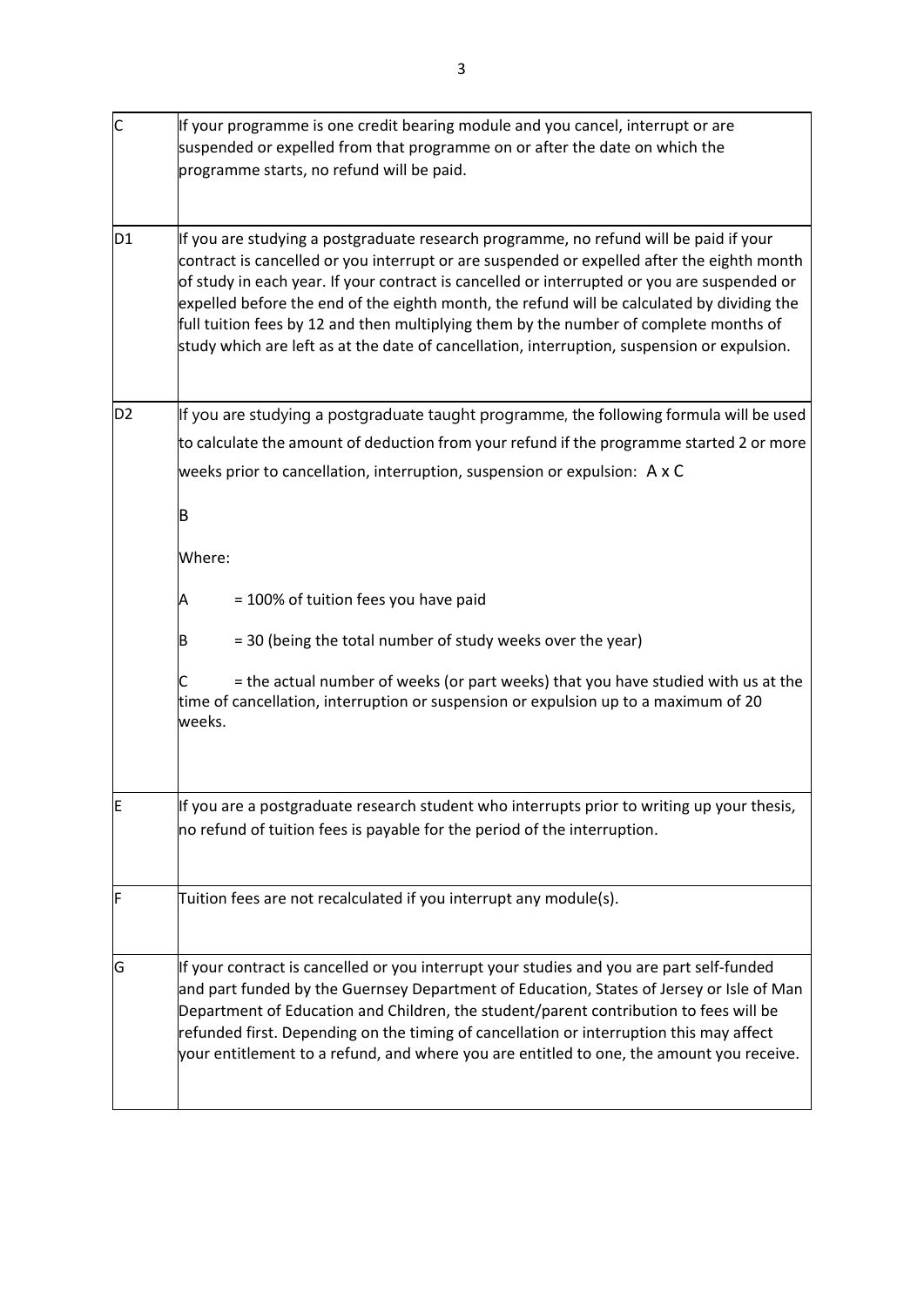| lн | If your contract is cancelled or you interrupt or are suspended or expelled from any block<br>delivery or short programme (55 credits or fewer) before or at any time during any year of<br>study, your full tuition fees for that year of study must be paid. |
|----|----------------------------------------------------------------------------------------------------------------------------------------------------------------------------------------------------------------------------------------------------------------|
|    | No refund will be paid if your contract is cancelled or you interrupt or are suspended or<br>expelled from any pre-sessional English programmes.                                                                                                               |

Notes:

- If applicable, we will deduct from refunds any non-refundable deposit (see below), scholarships, bursaries, fee discounts and academic related debts.
- Refunds will be made in British Pounds Sterling to the person who originally made the payment and by the same method of payment.
- We must have received formal notice of cancellation or interruption for refunds to be paid.

## **Deposits paid by international students**

15. Deposits may only be refunded if you meet the criteria specified below:

## **Deposits are non‐refundable if either of the following statements applies:**

- i. We find that, during the application process, fraudulent documents (financial or academic) were used or information on previous visa refusals was withheld.
- ii. Your deposit is for your first year of study and you have already used our Confirmation of Acceptance for Studies to apply for a visa.

## **If neither of the above statements applies, deposit refunds will be made in any of the following circumstances**:

- i. You do not meet one or more of the academic conditions set out in the offer letter.
- ii. Your visa application has been refused or rejected by UK Visas & Immigration for any reason other than a fraudulent application\*. In this case a copy of the visa refusal notice must be provided. (This only applies to deposits that are paid for the first year of study).
- iii. The University is no longer able to provide the academic programme for which you accepted the offer of a place and you do not want to take up a place on any alternative programme offered.

\* We believe that during the application process either fraudulent documents (financial or and/or academic) have been used, or information on previous visa refusals has been withheld.

## **If neither of the above statements applies, deposit refunds may also be considered (at our complete discretion) in any of the following exceptional circumstances**:

i. International emergencies (defined by your own Government, the World Health Organisation or the UK Foreign and Commonwealth Office or similar) which may prevent you from travelling in time for the last date of arrival for your programme;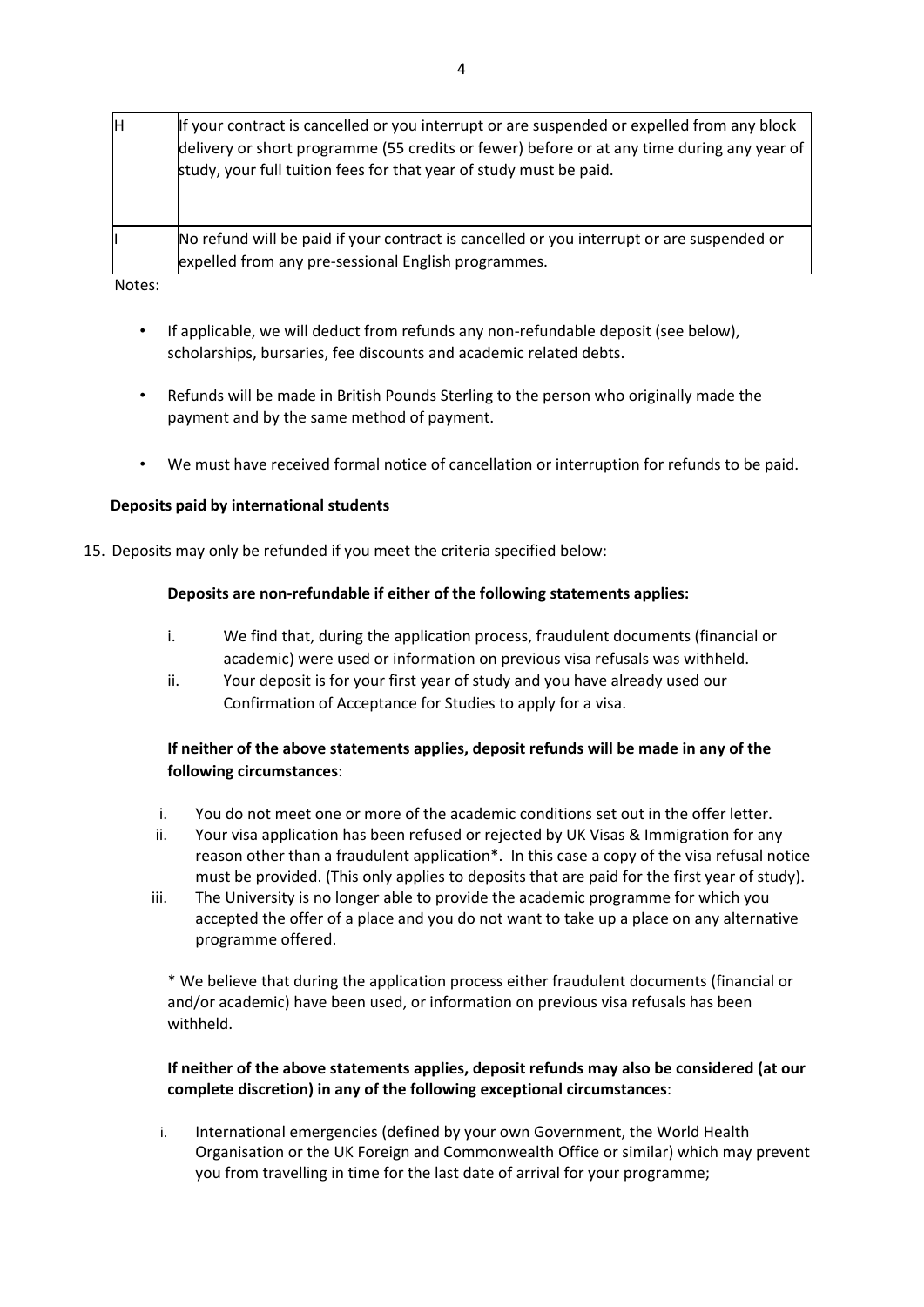- ii. National circumstances in the UK such as pandemics (including Coronavirus COVID 19), security crises or similar, which make enrolment impossible or highly unadvisable as defined by the UK Government and/or Public Health England or similar bodies;
- iii. Personal emergencies such as your serious illness or a death in your immediate family.

### **Notes:**

A full refund will be given in all the above situations if we receive appropriate evidence (documentary proof may be required for iii) and you paid the deposit using a lawful payment method.

Refunds will be made in British Pounds Sterling to the person who originally made the payment and by the same method of payment.

If you are cancelling your contract using your statutory right to do so, any non‐refundable deposit will be deduced from the refund.

#### **Scholarships, bursaries and awards**

- 15. Scholarships, bursaries and awards will cease to be paid if your contract is cancelled or you interrupt or are suspended or expelled from your programme. If, at the time of cancellation, interruption, cancellation, interruption, suspension or expulsion, you have already received more by way of scholarship or bursary than you are entitled to, you must return the overpayment.
- 16. If you are a sponsored student and your tuition fees are paid in part/full by any external organisation (e.g. embassy, employer or Government organisation), please note that you are not entitled to any scholarships or discounts on tuition fees.

## **Repeating/retaking modules**

- 17. If you fail a module at the first attempt, you may be reassessed in that module without any additional charge.
- 18. However, if you fail the reassessment, you will be required to pay the proportion of the tuition fees for the module you retake which is applicable at the time of the retake. This applies to all students, including those studying distance learning programmes.
- 19. None of the fee discounts, bursaries or scholarships are available for repeats or retakes.
- 20. If you have a student loan, you are advised to check that you qualify for funding for a retake as funding is dependent on your particular circumstances and may not be available.

## **Student Loans**

Where you have a student loan from the Student Loans Company (SLC), the following applies:

- 21. You will have a separate contract with SLC which it is your responsibility to fulfil.
- 22. If you wish to switch programmes, this will need to be agreed both by us and the SLC.
- 23. You must register before the end of the registration period and your contract with SLC must be in place for you to do so. If not, you must arrange to complete a direct debit or recurring card payment authority so that we are paid until your contract is in place.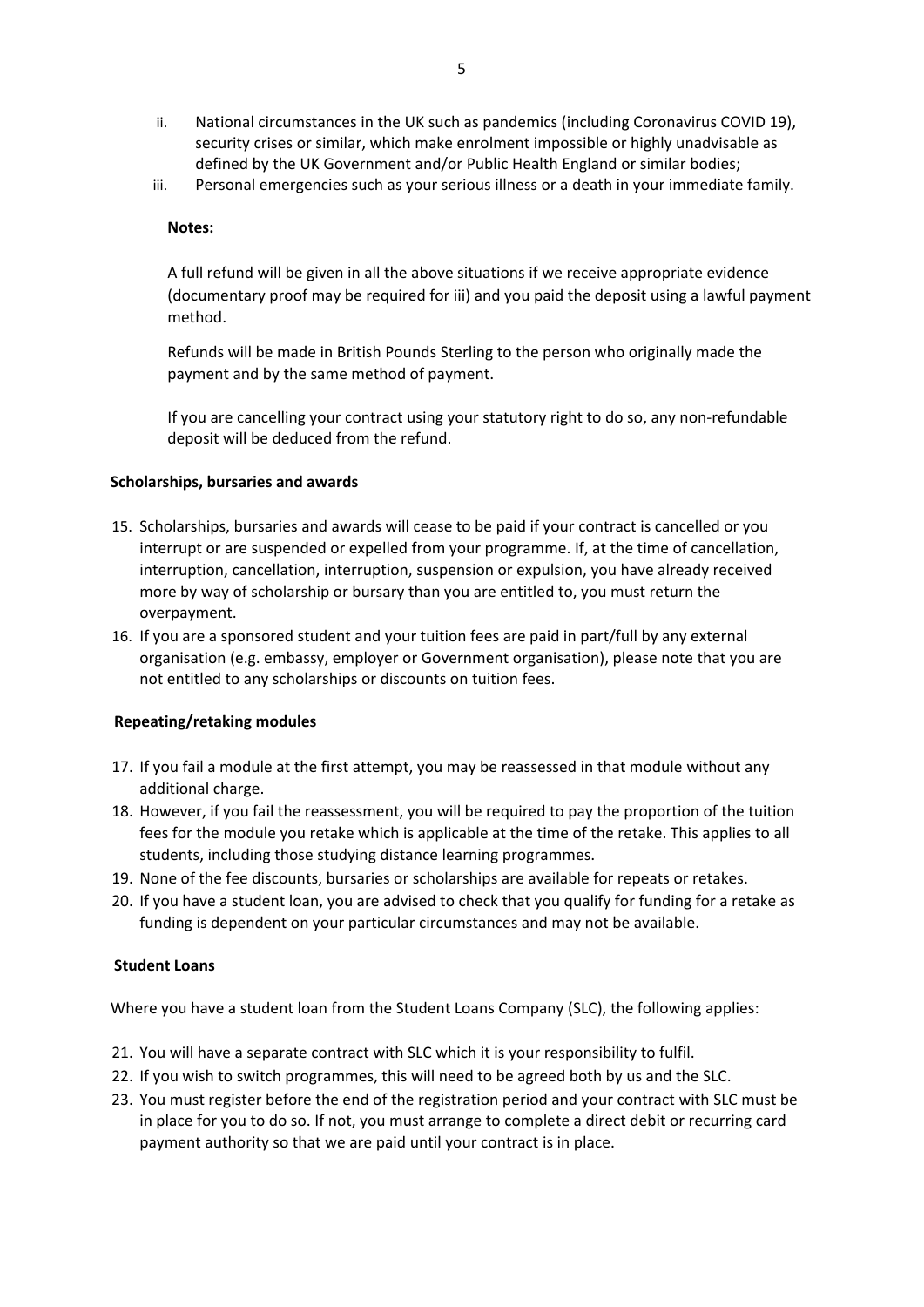- 24. If you are transferring from another institution and have a student loan, you must provide us with a copy of your Student Finance Entitlement Letter.
- 25. Any shortfall between your tuition fees/other charges and your student loan must be paid by you in the same way as any self‐funding student.
- 26. You cannot switch mode of study e.g. full time to part time, after the first liability date (your student loan has 3 liability periods during the academic year. The first liability date is after week 2 of teaching on your programme).

### **Sponsored students**

27. If you are sponsored by any external organisation (e.g. embassy or other Government organisation), your sponsor must pay each invoice for your tuition fees within 28 days starting on the date of issue of such invoice. The option of paying by instalments is not available to sponsors. Unless you are a degree apprenticeship student, you must pay all outstanding amounts which your sponsor fails to pay or stops paying.

#### **Sources of further information and help**

23. If you want further information, please see the following:

| Questions about tuition fees                                                                           | lPlease email our Fees & Awards Team:                                                         |
|--------------------------------------------------------------------------------------------------------|-----------------------------------------------------------------------------------------------|
|                                                                                                        | sa-tuitionfees@salford.ac.uk                                                                  |
| Tuition fees for new students                                                                          | Visit: https://www.salford.ac.uk/                                                             |
| Tuition fees for existing students                                                                     | lPlease email our Fees & Awards Team:                                                         |
|                                                                                                        | sa-tuitionfees@salford.ac.uk                                                                  |
| Student loans from the Student Loans Company                                                           | Visit http://www.slc.co.uk or http://www.salfo<br>rd.ac.uk/study/undergraduate/apply#section3 |
| Information about tuition fee loans                                                                    | www.studentfinancedirect.co.uk/<br>https://www.salford.ac.uk/askus                            |
| Information from the NHS Business Services<br>Authority about bursaries                                | Visit http://www.nhsbsa.nhs.uk/Students.asp x                                                 |
| Information about online payments by<br>debit/credit card or recurring credit or debit card<br>payment | <b>Visit</b><br>https://www.salford.ac.uk/askus/ourservices/money-<br>matters/tuition-fees    |
| To make an online payment by debit/credit card<br>or recur ring credit or debit card payment           | https://wpmstudentpayments.salford.a.c.uk/<br>Visit:<br>https://shop.salford.ac.uk/           |